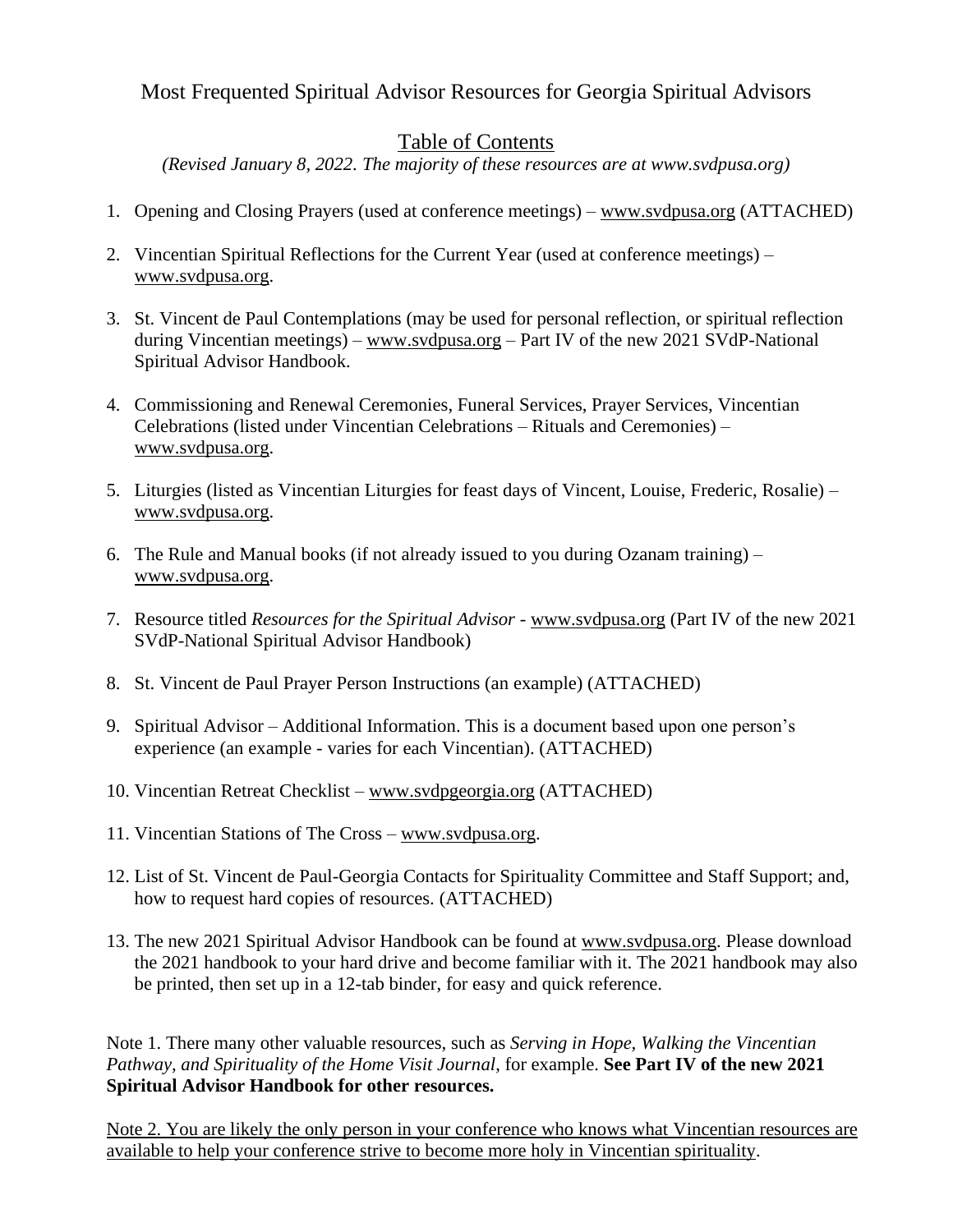

# Opening Prayer for Society Meetings

**L:** In the Name of the Father…

 **All:** Amen.

**L:** Come, Holy Spirit, live within our lives.

All: And strengthen us by Your Love.

**L:** Send forth your spirit and new life will be created.

All: And the whole face of the earth will be renewed.

# **L: Our Father…**

- All: Give us this day our daily bread...
- **L**: Let us reflect on the words of Our Lord Jesus Christ, recalling His unity and presence among us: "Where two or three are gathered together in my Name, there am I in the midst of them."

## **(Silence)**

**All:** Lord Jesus, deepen our Vincentian spirit of friendship during this meeting and make us responsive to the Christian calling to seek and find the forgotten, the suffering, or the deprived so that we may bring them your love. Help us to be generous with our time, our possessions, and ourselves in this mission of charity. Perfect in us your love and teach us to share more fully in the Eucharistic Sacrifice offered for all.

## **All: Hail Mary…**

- **L**: Most Sacred Heart of Jesus **All:** Have mercy on us.
- **L:** Immaculate Heart of Mary **All:** Pray for us.
- **L:** St. Vincent de Paul **All:** Pray for us.
- **L:** St. Louise de Marillac **All:** Pray for us.
- **L:** Blessed Frederic Ozanam **All:** Pray for us.
- **L:** Blessed Rosalie Rendu **All:** Pray for us.

*(There is NO SIGN OF THE CROSS at the end of the Opening Prayer, because the entire meeting is a prayer.)*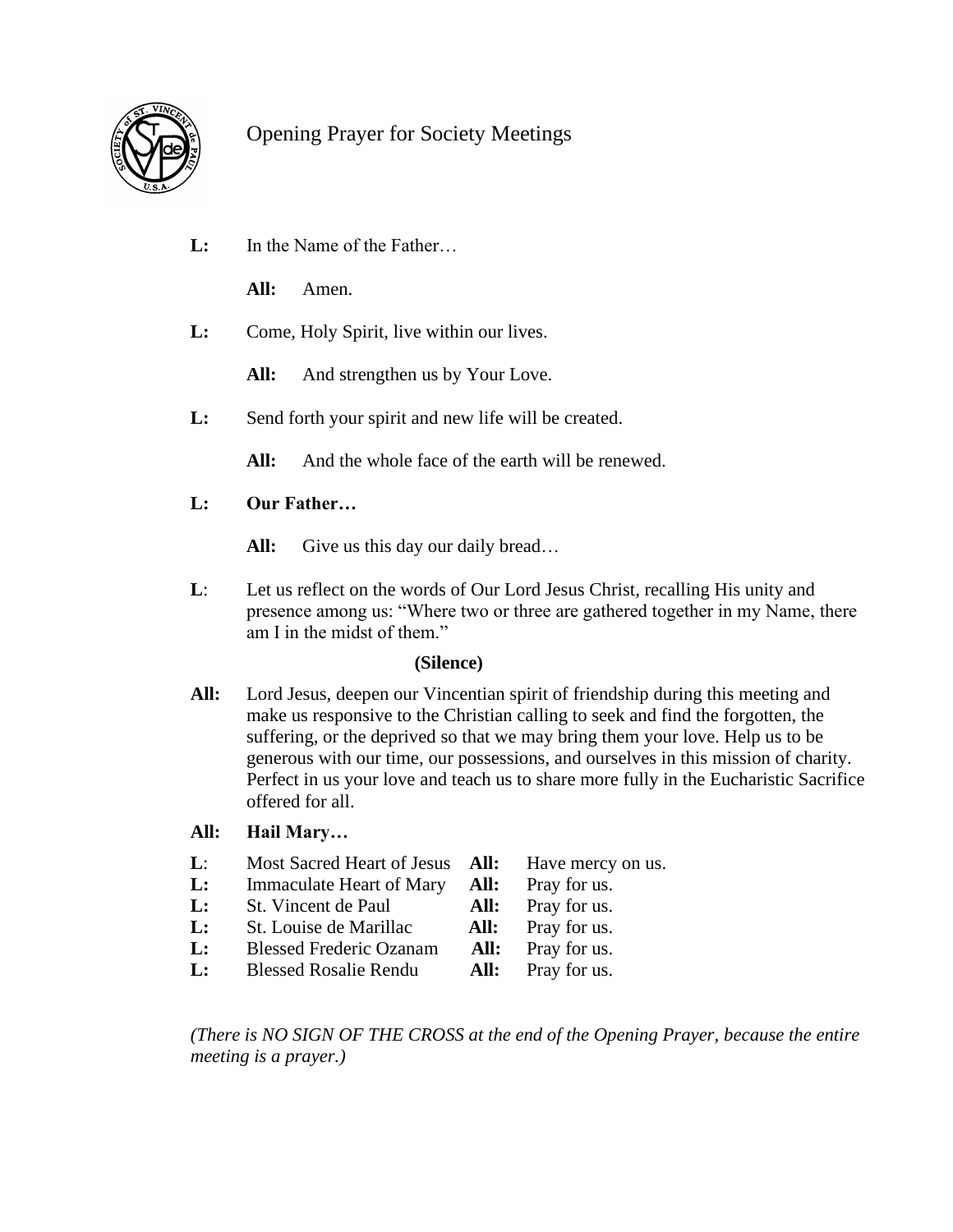

# Closing Prayer for Society meetings

**L:** In the Name of the Father…

 **All:** Amen.

**All:** Father, grant that we who are nourished by the Body and Blood of Christ in the Holy Eucharist may realize the depth of our needs, respond more spontaneously to the suffering of others, and come to love You more deeply by service to our neighbor.

 Grant us also the wisdom and strength to persevere when disappointed or distressed. May we never claim that the fruitfulness of our apostolate springs from ourselves alone. United in prayer and action, may we become a visible sign of Christ and may we give witness to His boundless love, which reaches out to all and draws them to love one another in Him.

 We thank You, Lord, for the many blessings which we receive from those whom we visit. Help us to love and respect them, to understand their deeper needs, and to share their burdens and joys as true friends in Christ.

**L:** That the Cause for the Canonization of Frederic Ozanam, who excelled in the virtue of Christian love, be advanced.

 **All:** Lord, hear us.

**L:** That our departed friends and relatives, our Vincentian Brothers and Sisters, and those whom we have served, be welcomed into your Kingdom and joined in love.

 **All:** Lord, hear us.

**L:** In the Name of the Father…

 **All:** Amen.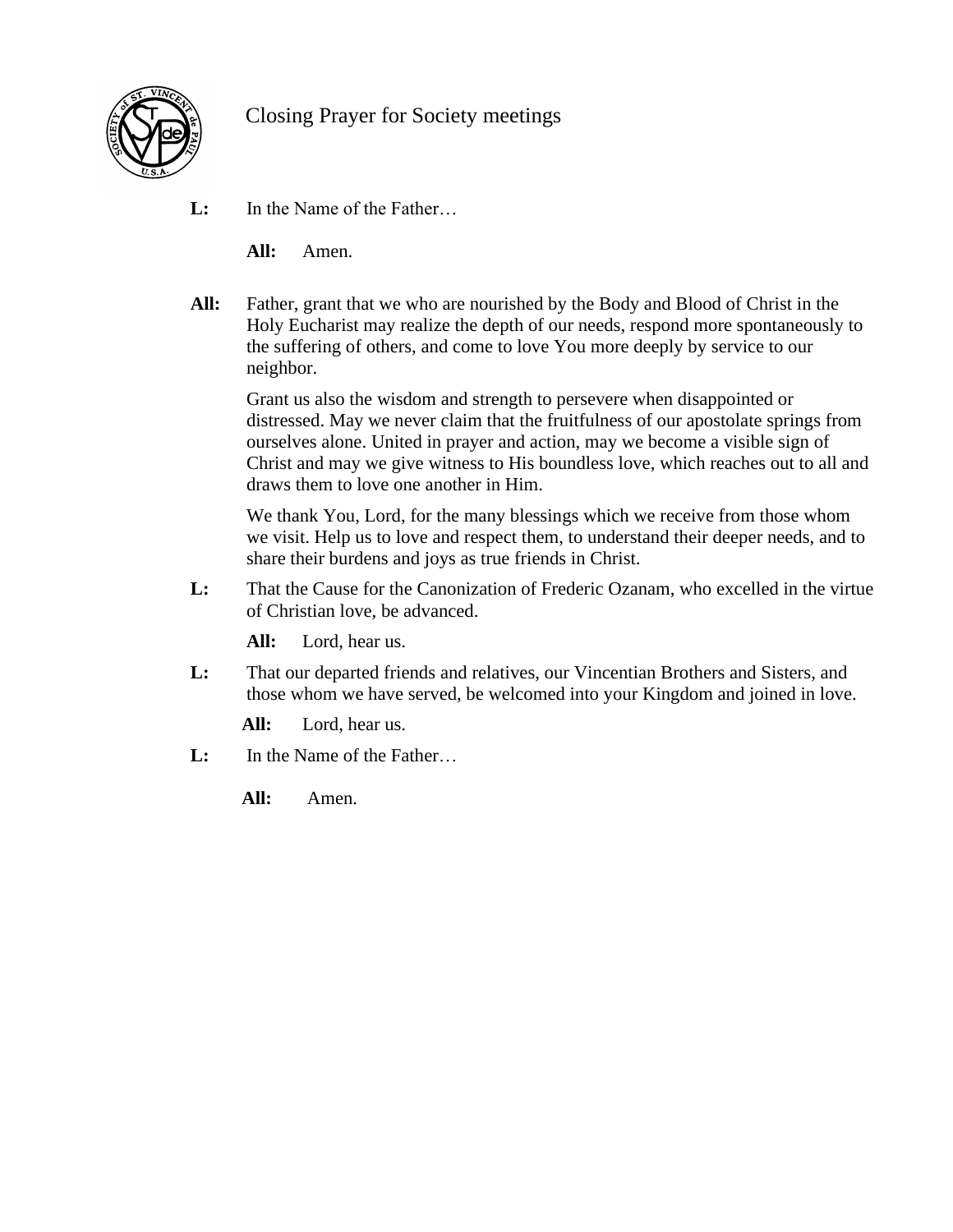## St. Vincent De Paul Prayer Person

1. As the prayer person, accompany the case worker whether the visit takes place in the home, church, or by (speaker) phone (or zoom/duo calls). Listen to the dilemmas of clients during the intake process, to prepare you for prayer. The intake person is the lead case worker in handling the business matters; however, if there is something you are aware of that the case worker may have inadvertently missed, feel free to offer helpful information you are aware of (example: asking the client if they are aware of the local food pantries, if they need a gas voucher, etc.).

2. When there is a break in the conversation between the case worker and the client, ask the client if they would like to pray with you for a few minutes after the case worker has finished the business, or you can wait to ask this question after the case worker has completed their business. The client almost always accepts the invitation, and typically will comment that they would like to pray with you as well.

3. Once the case worker completes the business, begin to pray with the client. Since you have heard their dilemmas you already have a good idea of what you need to pray for with them, but always ask what else they might want to pray for. Invariably they have a sick relative or friend they would like us to pray for. Also ask other family members (who are with them) what they would like to pray for.

4. After they tell you what else they would like to pray for, say "let us begin" and make the sign of the cross, then say the prayers that the Holy Spirit will guide you to say. I usually begin the prayers with, "Heavenly Father, I ask you to lift up this woman (or man or family)" then continue with prayers for them.

5. The areas you will usually find yourself praying for are improved health, an improved financial situation, finding employment, better relationships, healing, less suffering, for example. Also ask God for "special blessings" for specific people they ask you to pray for.

6. Feel free to pray in any manner you feel you are being moved by the Holy Spirit to pray. I like to end my prayers for other people by saying, "We ask you to hear these prayers in the name of your son, Jesus Christ."

7. Whenever possible, give them an invitation to come to our church and a bulletin, circling the Mass times, RCIA, etc., and answer questions they may have about the church. It is especially important to extend this invitation when the client expresses that they can't seem to find a church they like. I heard this many times.

8. Sometimes they will ask if they can have a Rosary or Bible. Some clients may appear to be in a dark place. You can talk about the effectiveness of prayer beads, and that as Catholics we call them Rosaries, which will help them go to a prayerful state of mind. Also provide them with the pamphlet on how to pray the Rosary. Feel free to give them religious items as the Holy Spirit leads you.

9. We only have a few minutes as prayer partners since the clients are usually in a hurry, for various reasons. Our praying should take place in a quiet resting location to offer our prayers in a focused and non-distracting way, allowing them the opportunity to hear, feel and receive the Holy Spirit. If they desire more spiritual guidance, hopefully God will provide you the extra time to spend with them.

10. Let the Holy Spirit of God guide you through this process, and if you haven't done this before, you will find it to be extremely rewarding in a very spiritual way as you let God use you to do His work! Actively listen to the Holy Spirit while you are in prayer with them, as he will lay the prayers on your heart, to share with the client. You become the vessel through which He works.

11. You will feel joy and fulfillment as you look into the faces of the people you pray with afterwards, and see their tears of gratefulness, and smiles of appreciation. Some folks have never had anyone pray with them or felt a sense of hope. Many are looking for a church they are comfortable with. Many are lost and suffering.

12. After you pray, end the meeting with well-wishes for them.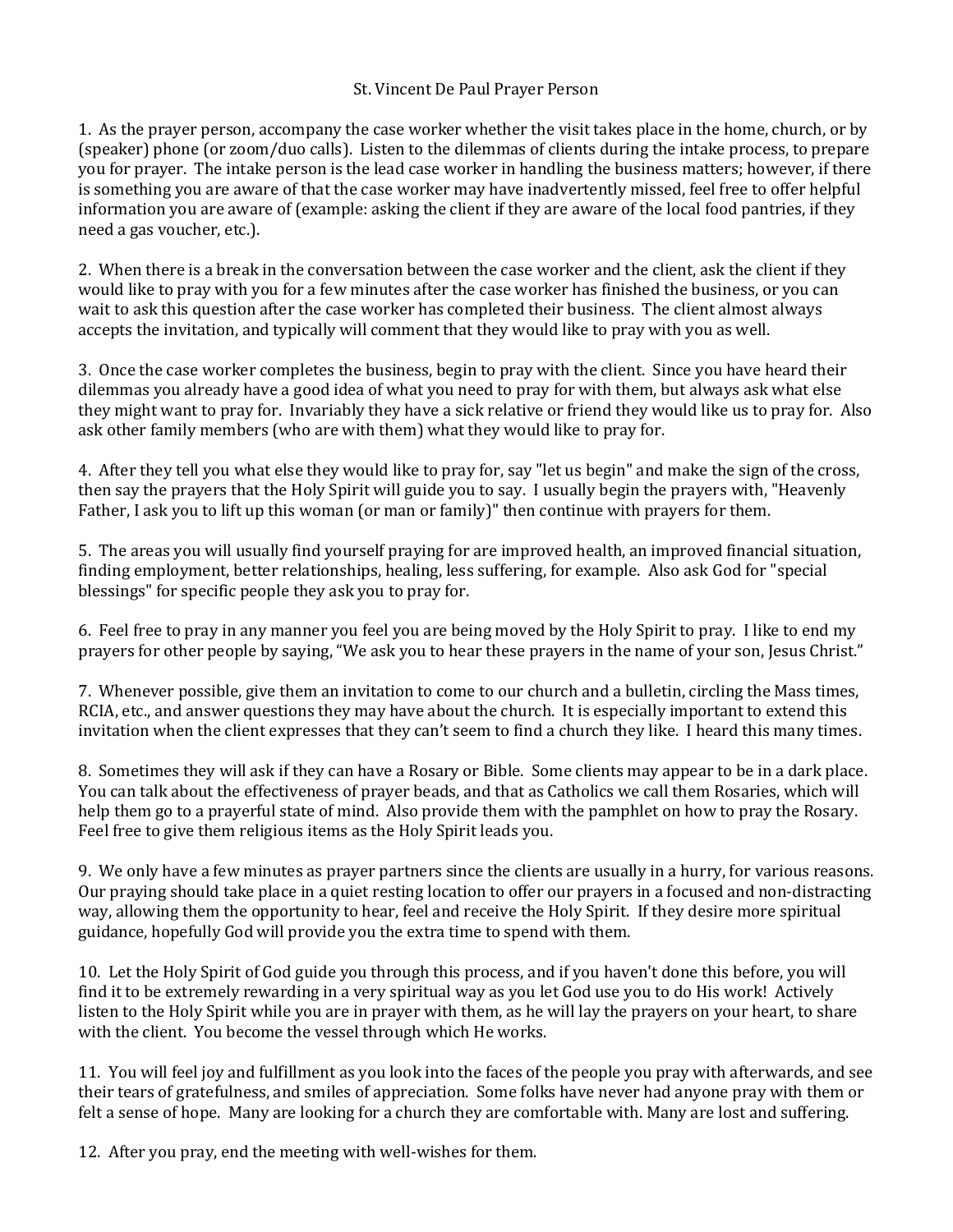## Spiritual Advisor – Additional Information

*Having worked in the roles of case worker and spiritual advisor, I offer highlights from my journey. Outlined below are just some of the things I believe should be emphasized. Everyone's experience is different, and we all have some things in common, that stem from St. Vincent de Paul spirituality, and the teachings of Jesus himself. There is a lot to learn about this service to the least of our brothers and sisters. Sharing our journeys with each another enriches our work in the Kingdom. It is fulfilling and joyful work. All our service is for the glory of God.*

*– Sr. Mary Francis Power, E.S.E.H.*

++++++++++++++++++++++Most Important Things+++++++++++++++++++++++

- 1. Pray unceasingly, during meetings, with each other, and with clients.
- 2. Every client we meet is the "suffering Christ." We do not judge the person; instead, we assess their needs. a. We do not know their hearts, minds, and souls.
	-
	- b. We do not know their medical history, mental diagnoses, emotional state, or their level of spirituality.
	- c. All of them have financial need and/or may need food, clothing and have other needs as well. We could easily be in their shoes, and many of us have been.
- 3. Treat fellow Vincentians and clients with kindness and patience, "listening with the ears of our hearts."

++++++++++++++++++Other Spiritual Advisor Information+++++++++++++++++++

## **SPIRITUALITY**

- 1. The three essential elements of Vincentian spirituality friendship, service, and spirituality. Our spiritual growth is the most important part of being a Vincentian, followed by service. We serve together as friends.
- 2. Faith-Based Charity & Spiritual Warfare. Because we are a spiritual charity, one founded on sacred scripture, we endure spiritual warfare in our work. This is why we find ourselves at odds with each other so frequently in some conferences. It is also why friendship is one of the three essential elements of being a Vincentian, to remind us that we work together to serve the poor, as Vincentian friends.
- 3. Pray Unceasingly. Begin all studies and meetings with prayer. Pray during these activities, then pray afterwards, giving thanks to God.

## **SERVICE/CASE WORK**

- 4. Suffering Christ. We serve the "suffering Christ." He is all around us.
- 5. Praying with Clients. Vincentian case workers and/or the spiritual advisors pray with clients before their meetings with them are completed, and only if clients welcome this. I always ask, "May we pray with you?" Don't assume that clients welcome prayer. Only a few times have I been told "no," and I respected their answer. We can share our Catholic faith, but not force it on someone.
- 6. Rosaries and Rosary Pamphlets. Many times, I have prayed with clients who are "in the pit," the pit of despair. If I sense this in a person, based upon their comments and behavior, I ask if they would like to have a set of prayer beads, which we call a Rosary in the Catholic faith, to help them to focus, pray, meditate, reflect, and initially to keep their minds off their dismal situations, to give them a sense of peace and calm. And it does not matter if the clients are not Catholic. If they are open to the idea, I give them a Rosary, usually a Rosary that has been donated to the church, and a pamphlet on how to pray it. I take a minute to show them the detailed diagram on the back of the pamphlet, and the summarized, sacred mysteries. Almost always they are *extremely grateful*. If there are no donated Rosaries in the church, they can be ordered online in bulk. Suggest to them that they ask a Priest or Deacon to bless the Rosary, and when clergy is not available, as lay Catholics, we can bless the Rosary with Holy Water, which is the same as a Mother giving a blessing to her child (although this is not the same as a clergy blessing). At some point the Rosary should be blessed by clergy AFTER the person receives it, if possible.
- 7. Former Inmates or Clients with Pending Charges. People who commit crimes are divine creations of God too. From my experience of doing prison ministry, I find that they are who they are, mostly due to a lack of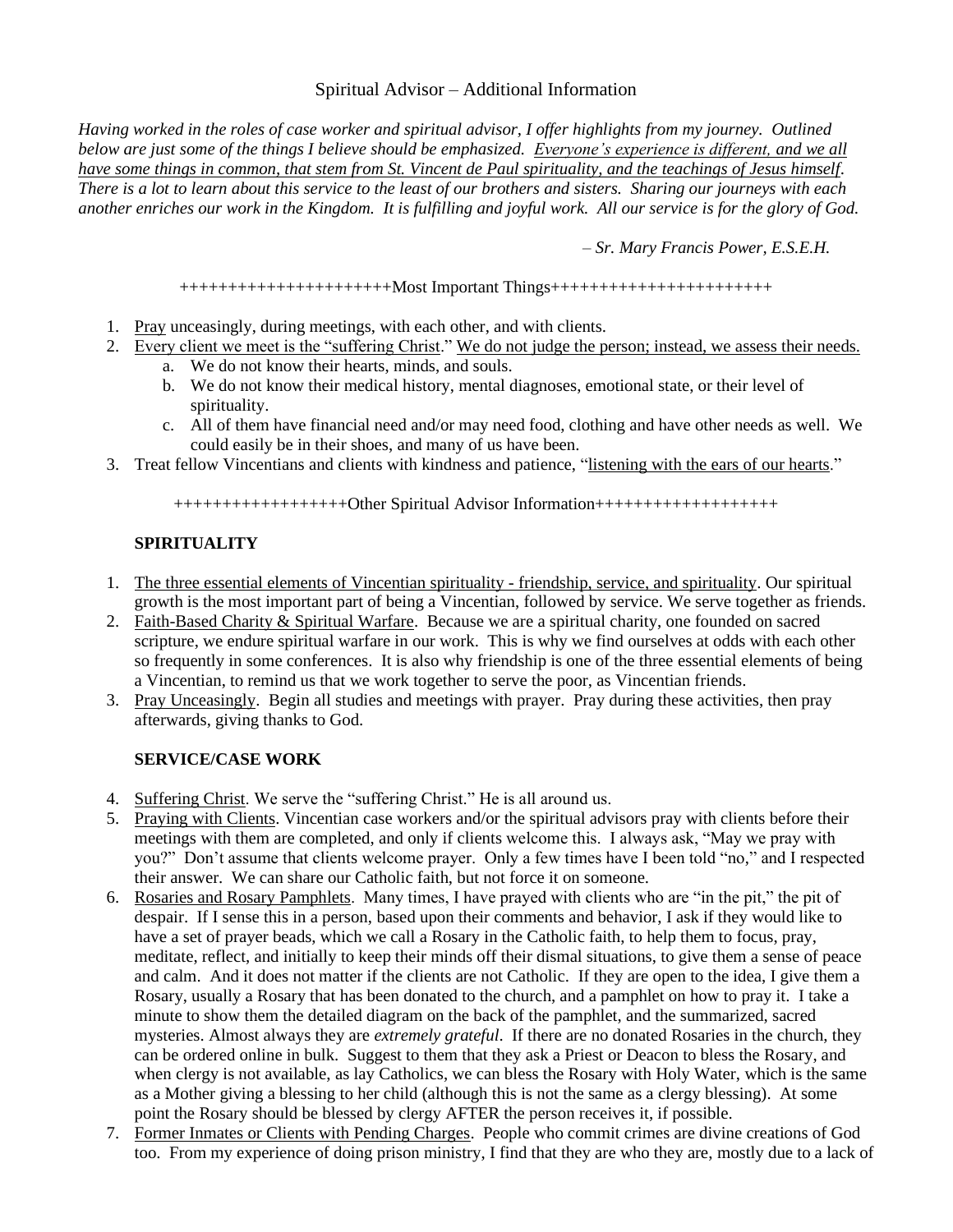a good and loving family foundation. Many are victims of sexual abuse and other injustices, and do not yet know how to become better people. God's Providence also applies to them. Assess their needs, *not the person*, then serve them. It was never the intention of St. Vincent de Paul for Vincentians to check the local newspapers for crime activity, or to check with local police about someone's record. These people still need to eat and pay their bills. However, if a client potentially poses harm to the conference, this must be taken seriously to protect others, and conference members may need to be protected and/or local law enforcement contacted.

- 8. Possible Scammers. If the conference is notified of a scammer, the Vincentians should be notified. A scammer is someone who has the intent of swindling funds or goods from SVdP to make a profit for themselves. The conference may not serve this person, because this would not be good stewardship of funds.
- 9. Clients with Mental Diagnoses and Addictions. Be aware of the facilities in your area to refer clients to, as needed. If they share with you that they have an addiction, ensure they are aware of mental health facilities.
- 10. Clients with Possible Demonic Possession. This is a *very rare* situation, that a client will ask a spiritual advisor or case worker to be delivered from the evil one, but I had a client who asked me for this. As it turned out, the individual was under the care of a doctor and mental health clinic, was on many medicines, and had attempted suicide multiple times. It is not the role of a Vincentian or spiritual advisor to assist the client with a request for deliverance. *If a client requests help to be delivered from evil, the case should be referred to a Bishop by the pastor, if this is the pastor's decision, and ONLY IF the client wishes to receive this kind of spiritual assistance from the Catholic Church*. Of course, we still assist them with their financial needs.
- 11. Client Home Visits. Never go on a home visit alone, for safety reasons. Visits should always be made by two people. Spiritual advisors are also highly encouraged to accompany case workers on home visits, to help assess need and to pray with the clients. If a spiritual advisor is not present, case workers should pray with the clients, asking them what they need prayer for. The spiritual advisor can/should help case workers become more comfortable in praying out loud with clients. (see separate handout – Praying with Clients)
- 12. Client Hoarding. Hoarding is a mental obsession, and their material possessions mean a great deal to them. In one situation, I reached out to the county health department for assistance, and they were already aware of the client. No further action was required on our part unless *the client asked us for help*. Although we wanted to help her with cleaning her house and removing a garage full of bags of trash she kept for a year, the client wanted to be left alone, and we respected that. We respected her dignity.
- 13. Client Dignity. Remember that whoever you visit, that person is a divine creation of God. We are to treat them with respect, with dignity. We should never belittle them or treat them with harsh words. We cannot force a person to change; however, we can make suggestions. If they are not open to suggestions, then assess their financial need and serve them. Well-intended case workers can sometimes become overbearing in their detailing of steps to 'fix' the client's life. When we do this, we can lose credibility and trust in not respecting them as persons.
- 14. Vincentian Balance. The case workers are responsible for striking a balance in assessing how much the conference can assist a client, financially, and the spiritual advisor may be of assistance in this process.
- 15. Client Future Needs. We need to ask during client visits, "What will you do next month?", or "What are you doing to help yourself become self-sufficient?", or "Is there any family member or friend you can move in with temporarily at least, to be able to get ahead, financially?" Some clients are always in need, never seeming to be able to be self-sufficient, financially. For many of these situations, they have never had the ability, tools, or education, to become self-sufficient. These will be repeat clients. Treat them with dignity as well.
- 16. Vincentian Stewardship. Rule, part 1, section 3.14, The Use of Money and Property for the Poor, discusses money and property management. It shall be accounted for and accurate records must be kept of all money received or spent. At times a Vincentian will believe they have a duty to ensure funds are not spent on clients who (in their opinion) are not worthy. Stewardship is accounting for the funds only.
- 17. Handling Confidential Information. Manual, chapter 2, page 24. "Society members should be careful to record only what is essential to serve them [clients]."
- 18. Vincentians are Non-Judgmental. Manual, chapter 3, page 65. "Vincentians must and do make assessments of the facts, not to determine moral worth but to discern strengths and weaknesses. The people we serve will not reveal their true selves or deeper needs to someone prone to criticize them. When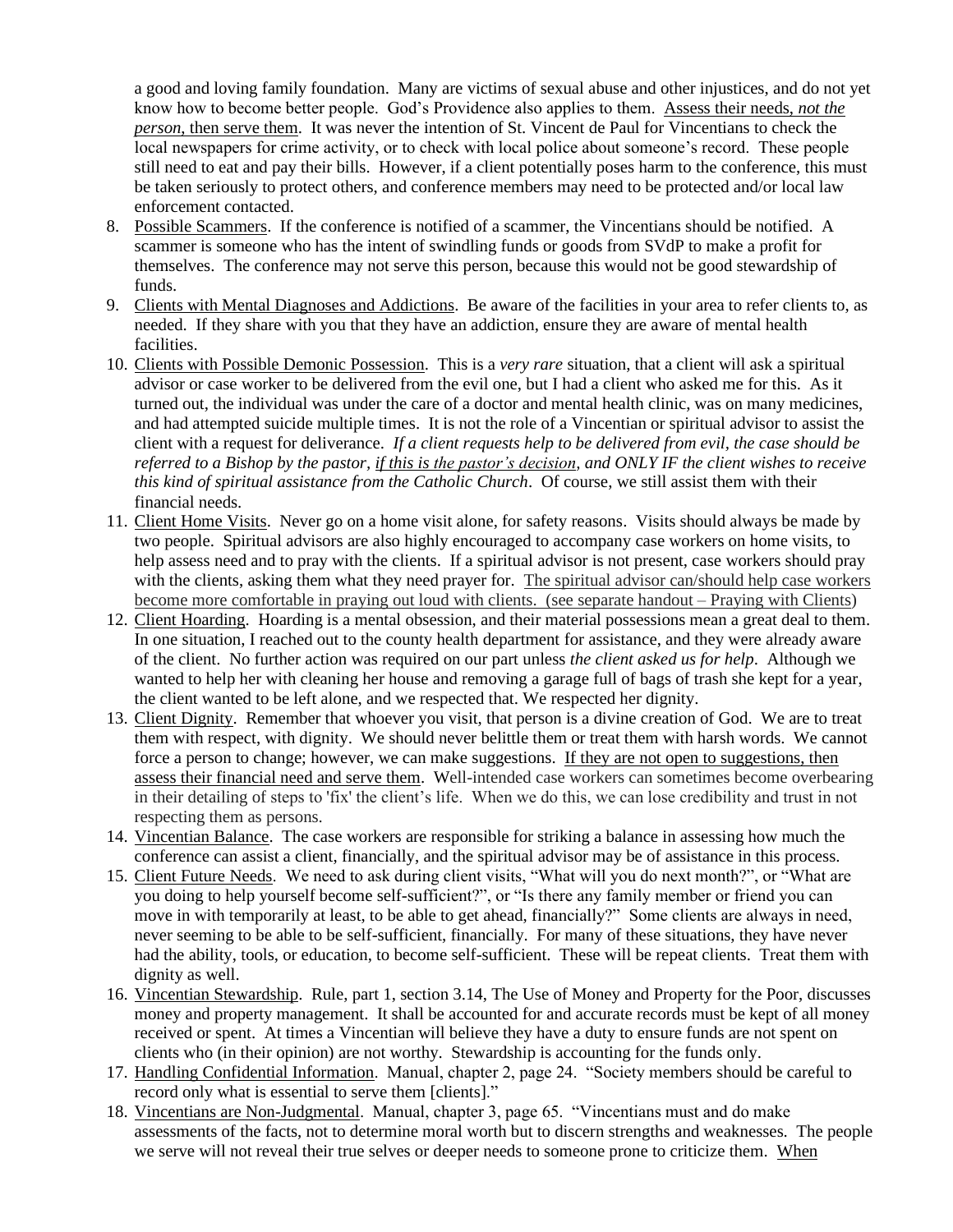uncertain about the truthfulness of a story, Vincentians give the person telling it the benefit of the doubt. We do not reward deception, but try, by getting to know the person better, to get to the real problems beneath the surface." And we help them in this way, *only if* they want this kind of help.

## **FRIENDSHIP**

- 19. Personality Conflicts. Because St. Vincent de Paul Society is clearly an organization of Christian faith and doing the good work of the Lord, we can expect that at times, there will be personality conflicts among Vincentians as the case work is carried out, and during Vincentian meetings. Vincentians need to recognize that this can happen, and when it does, take the time to discuss the issue, remaining focused on the client's needs. All our work, including discussions during meetings, should be for the glory of God, not for our ego or pride, which sometimes happens. Vincentians can also agree to disagree on an issue as well. But Vincentians ought not lose sight of the purpose of being a Vincentian; that is, to serve others.
- 20. Complicated Cases. Some cases are more complicated than others and it can be refreshing to bounce details off other Vincentians, who are our friends, to ask what they think about a situation.

## **MEETINGS**

- 21. Vincentian Political Discussions. Political discussions are not part of our Vincentian work or meetings. The spiritual advisor and president need to ensure politics are not part of the Vincentian environment. Politics can cause division within a conference.
- 22. Conference Hoarding. Rule, part 1, section 3.14, The Use of Money and Property for the Poor. "Money must not be hoarded." We trust in God's Providence that he will provide, rather than to maintain an excessive reserve of funds.
- 23. Twinning. Rule, part 1, section 4.1, Twinning. We can share our excess funds with other conferences when they are in greater need than we are, and vice versa; meaning, we can ask for funds from other conferences.
- 24. Vincentian Meetings. Refer to the Rule, Part 1, section 3.4, Fraternity and Simplicity. "Meetings are held in a spirit of fraternity, simplicity and Christian joy." This is the environment we strive to achieve for each meeting. This may not always happen due to conflicting personalities, and it is incumbent upon the president and spiritual advisor to help create a good environment. This cannot always be done when some Vincentians do not yet fully understand that we serve the suffering Christ *even though they may not think the clients are worthy of receiving help*. In that event, a re-focusing is needed, falling back to the Gospels of Jesus and spirituality of St. Vincent de Paul.
- 25. Additional Vincentian Meeting Information. After you read the spiritual reflection discussion question to the Vincentians, that is found in the SVdP National website that you downloaded from their website, inform the group that everyone is touched by the Holy Spirit in different ways, and that no one's thoughts or feelings are incorrect. Feel free to add to a Vincentian's thoughts, to further discuss the spiritual reflection.

#### **SVDP RESOURCES**

26. Important Rule and Manual References. Following are just a few of the parts of the Rule and Manual that a spiritual advisor should become familiar with.

Rule, Part 1, section 2.2 Manual, section 2.5 Rule, Part 1, section 3.3 Rule, Part 1, section 3.4 Rule, Part 3, statute 7 Rule, Part 1, section 1.1 Rule, pages 6-13, 16-17 Manual, chapters 1-4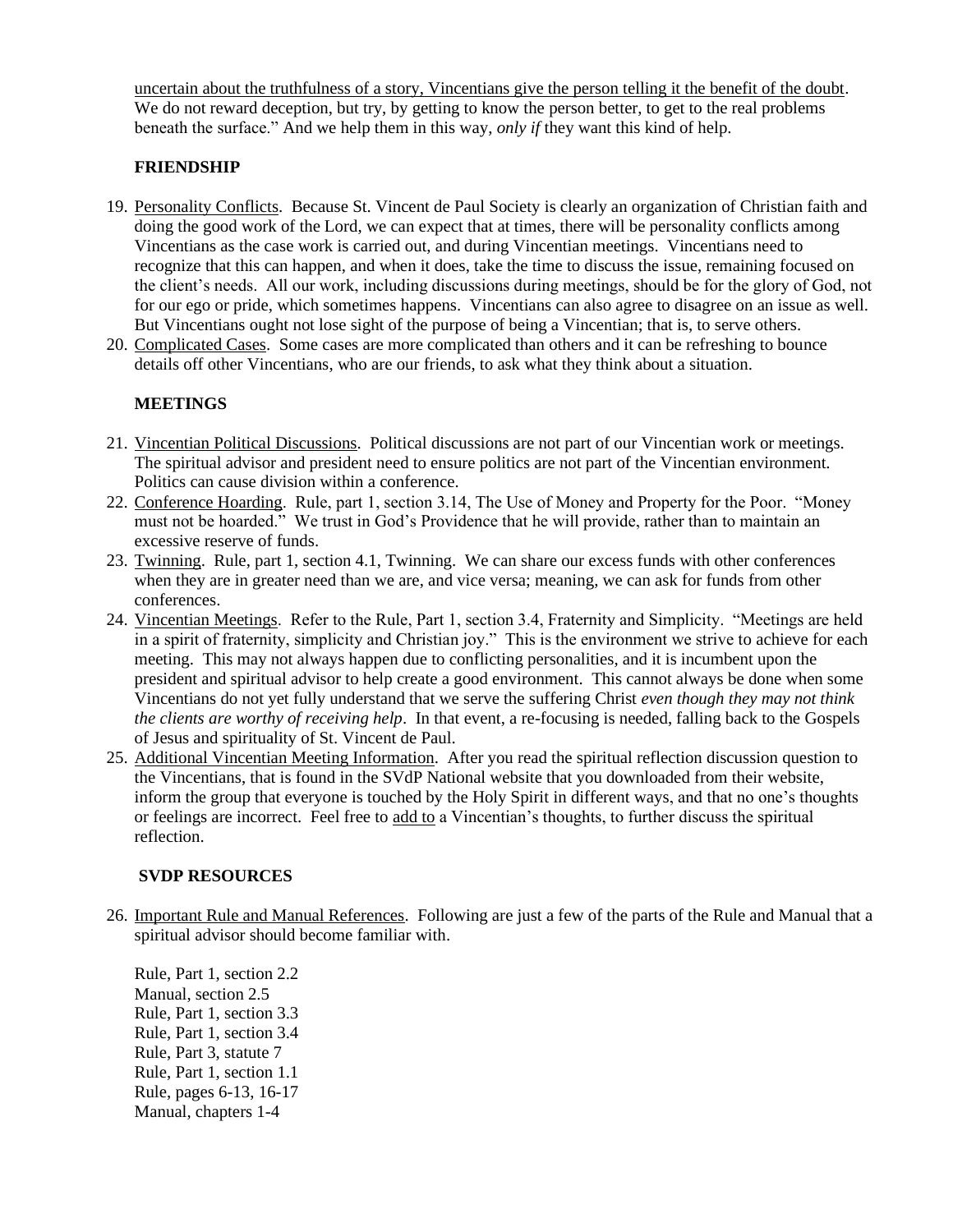# **VINCENTIAN RETREAT DIY CHECKLIST**

The following Vincentian Retreat Checklist is meant to serve as a guide for your retreat planning efforts. These are things that you may need to consider as you plan your retreat. Checklist Items to be considered include: Type of Retreat, Due Dates, Venue Types, Duration, Audience, Purpose, Facilities, Food, Items to be brought by attendees, Budget / Costs, Items to be provided by the organizers, Extras, and Roles. The retreat can be as small or large as your group desires; similarly, as spiritual as the Holy Spirit leads you.

## **RECENT RETREAT EXAMPLE AT IGNATIUS HOUSE**

A conference president facilitated the first Vincentian Lenten Day retreat, using module #2, *Spirituality*, of the *Serving in Hope* program, at the Ignatius House, March 19, 2021. This particular module focuses on spirituality of the Vincentian way of life. Twenty-one Vincentians attended. The agenda was 8:00 am – 3:00 pm, ending with the Vincentian Stations of the Cross outside. Both of these resources are found at the national SVdP website:

Serving in Hope: [www.svdpusa.org](http://www.svdpusa.org/)

Vincentian Stations of the Cross: [https://svdpusa.org](https://svdpusa.org/Portals/1/Stations%20of%20the%20Cross%20-%20Letter%20Size.pdf)

The day (and cost) included continental breakfast, three speakers presenting one hour each of material and facilitating

discussion, DVD videos, breaks, Mass, lunch, and Stations of the Cross outside. Attendees commented on how much they enjoyed the specific Vincentian Stations of the Cross. The words are beautiful and offer the opportunity for personal spiritual discernment of Vincentian service.

The speakers facilitated for one hour each. Their material was two sessions of a module of *Serving in Hope*. Each session takes about 20 minutes. We were able to cover all 6 sessions of the module in one day, in addition to breakfast, Mass, lunch, breaks, lunch, and Vincentian Stations of the Cross. *If a district or conference desires a more relaxed schedule, involving more discussion, it is advised that if using a module from Serving in Hope, to commit to facilitating only 4 sessions of a module during a Day of Reflection that lasts 7 hours.*

The planning began one month prior to the retreat and involved team work, including commitment of the planner, facilitators, Priest, and the facility we used. It was a spirit-filled experience.



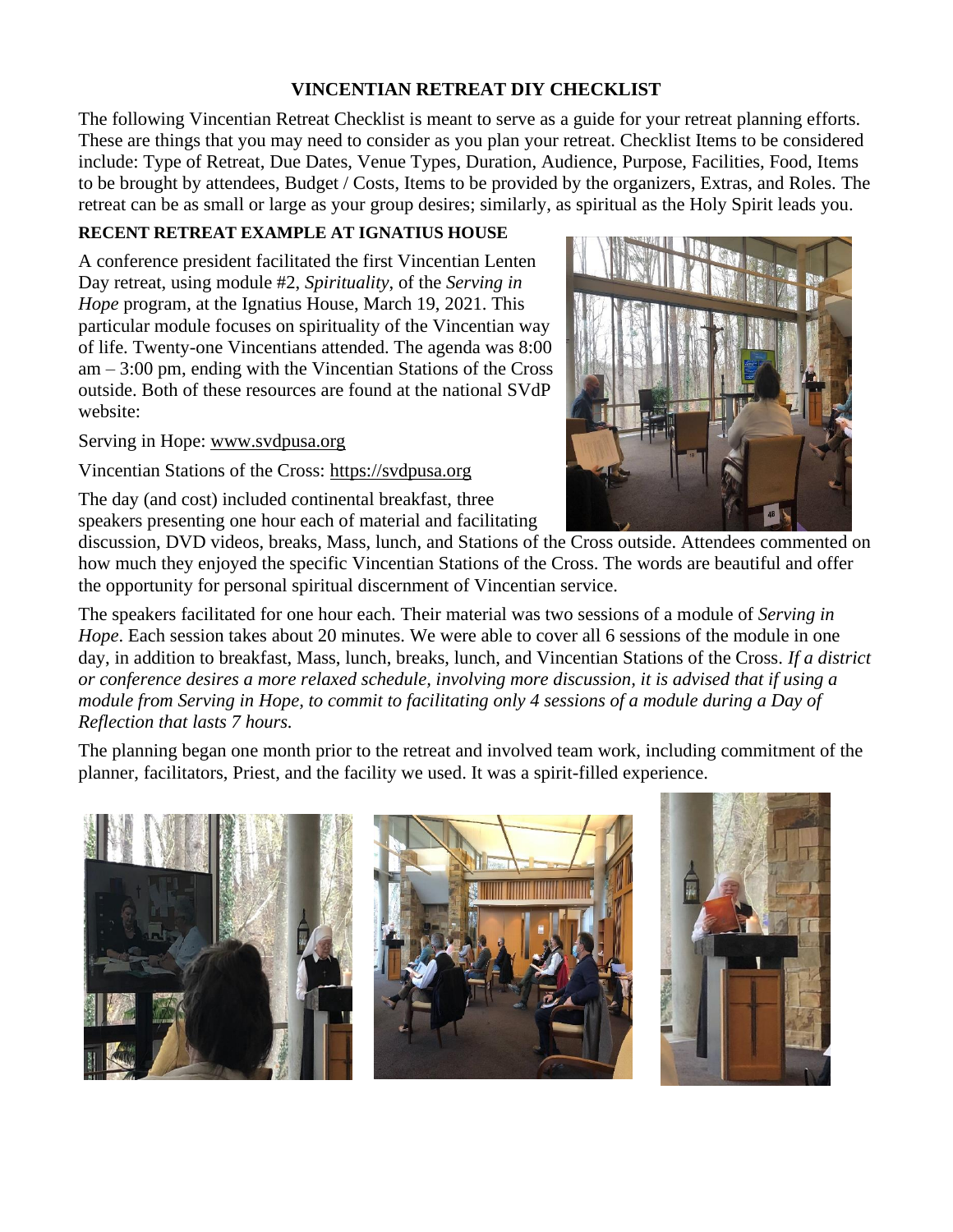## VINCENTIAN RETREAT DIY CHECKLIST

### **Notes**

- Identify preliminary number of interested attendees 1-2 months before desired retreat date.
- Use this retreat checklist to identify preferred choices / requirements / needs.
- Select date(s) for the retreat.
- Call facilities for availability, cost and accommodations.
- Confirm committed attendees and reserve facility at least one month prior to retreat.
- Use this retreat checklist to also record assigned Vincentian duties.
- If Mass (highly recommended) is included in the retreat, ensure the Priest is available and retreat is on his calendar.
- IF AT ALL POSSIBLE, HOLD THE MAJORITY OF THE RETREAT IN THE PRESENCE OF THE TABERNACLE. When Jesus is present, all facilitators and attendees feel a sense of peace. This is important to consider for a profound experience with the Holy Spirit of God during a retreat. The Ignatius House is an ideal venue to hold Vincentian retreats; however, if this is not possible, other venues can be considered.
- If the retreat's main focus is not a spiritual retreat, or focused on spirituality of the Vincentian, ensure that Vincentian spirituality is infused throughout the retreat (use of Vincentian prayers, readings, spiritual reflections, candle/lighter, singing, meditation time, etc.)

| <b>Type of Retreat</b>                                                  |                                                                                         |
|-------------------------------------------------------------------------|-----------------------------------------------------------------------------------------|
| <b>Silent Retreat</b>                                                   |                                                                                         |
| Not a Silent Retreat                                                    | Due Date for Deposit Payment: _______________                                           |
|                                                                         |                                                                                         |
| <b>Venue Type</b>                                                       |                                                                                         |
| Meeting Room Sizes Available __________                                 |                                                                                         |
| Meeting Room Sizes Needed                                               |                                                                                         |
|                                                                         |                                                                                         |
| Church classroom occupancy ____________                                 |                                                                                         |
| Kitchen Available for use, Type: □ Catering □ Warming □ Full Commercial |                                                                                         |
| Georgia Council Chamblee Meeting Spaces - 678-892-6160                  |                                                                                         |
| <b>Retreat Centers to consider:</b>                                     |                                                                                         |
| The Ignatius House, Sandy Springs - 404-255-0503                        |                                                                                         |
| Monastery of the Holy Spirit, Conyers - 770-483-8705                    |                                                                                         |
| Carmel Retreat Center, Hoschton, Georgia (www.carmelretreat.org)        |                                                                                         |
|                                                                         | Camp Covecrest (Life Teen), Tiger, Georgia (https://lifeteen.com/camps/camp-covecrest/) |
| Minimum Number of Attendees: ________                                   |                                                                                         |
| Maximum Number of Attendees: ____________                               |                                                                                         |
| Cost per person for minimum number: \$                                  |                                                                                         |
| Minimum Total Cost for use of facility: \$                              |                                                                                         |
| Cost for each additional attendee above minimum: \$                     |                                                                                         |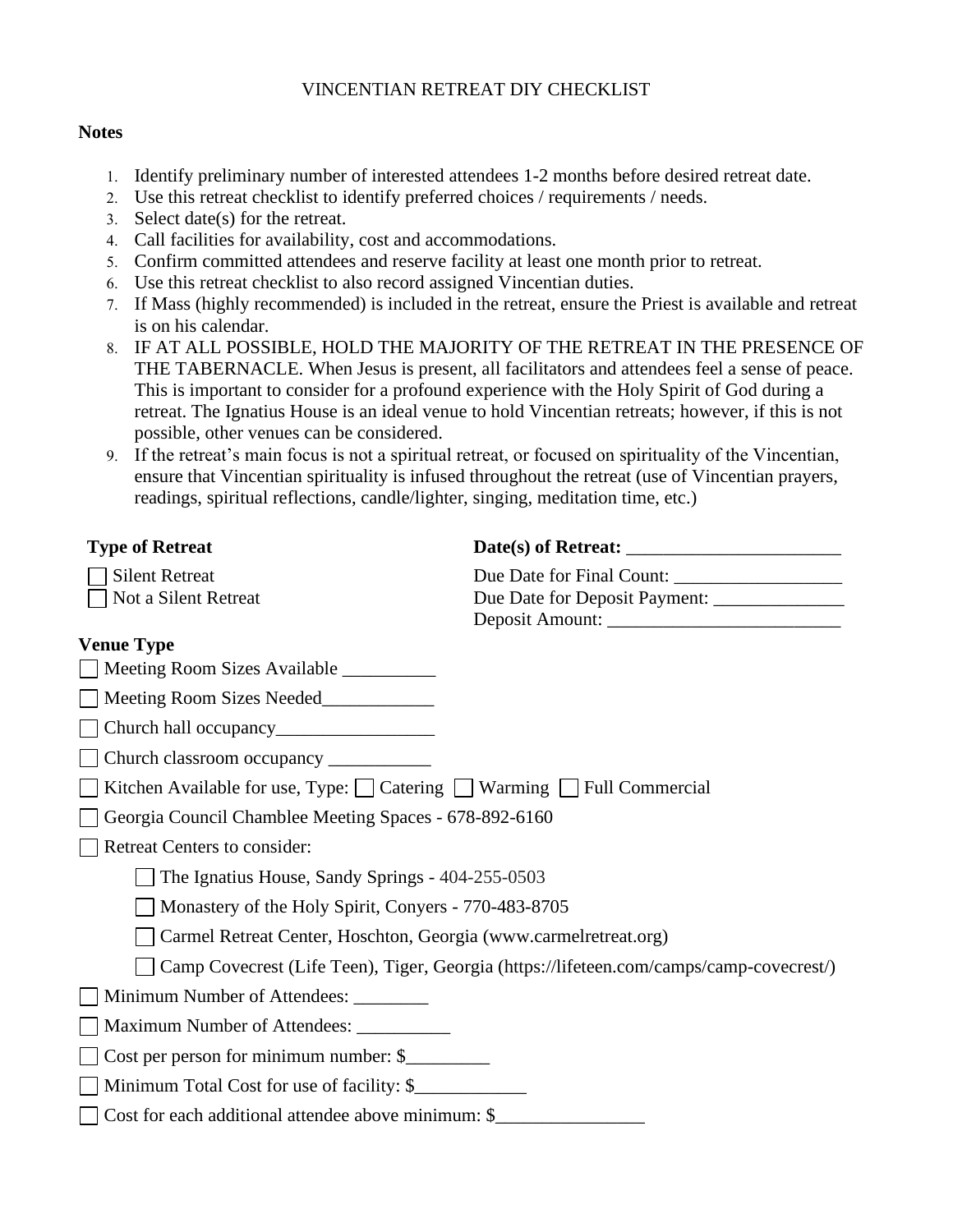# **Duration**

Day of Reflection

Weekend

Overnight Retreat

□ Option to return home at night allowed

## **Audience**

□ Open to all Georgia Vincentians

- District
- Conference

Council Leadership

- **New Vincentians**
- Caseworkers / Neighbors / Friends

## **Purpose**

 $\Box$  Serving in Hope

| <b>Ozanam Training Ozanam Training</b> |  |
|----------------------------------------|--|
|----------------------------------------|--|

- **Leadership Training**
- Getting Ahead
- $\Box$  Skills Training
- Other \_\_\_\_\_\_\_\_\_\_\_\_\_\_\_\_\_\_\_\_\_\_\_\_\_

## **Facility Considerations**

- $\Box$  Cost
- Candles (Permission to burn)
- $\Box$  Audio/Video (DVD, USB, Smart
- **Microphone**
- $\Box$  Parking
- **Amenities**
- **Food/Drink Restrictions**
- **Mask requirements**
- $\Box$  Covid restrictions
- **Outdoor Activities**
- Accessibility Concerns \_\_\_\_\_\_\_\_\_\_\_\_\_\_\_

| $\Box$ Inclement weather alternatives if there are |
|----------------------------------------------------|
|----------------------------------------------------|

outdoor activities

| Add-Ons Available |
|-------------------|
|                   |

## **Food Options**

- **Brown Bag (attendees bring their own)**  $\Box$  Provided by Facility Kitchen available for use, type \_\_\_\_\_\_\_\_\_\_\_\_ □ Catered Breakfast **Lunch**  Dinner Snack  $\Box$  Coffee **Water**
- Other Drinks \_\_\_\_\_\_\_\_\_\_\_\_\_\_\_\_\_\_\_\_\_\_
- Dietary Restrictions of Attendees Considered

\_\_\_\_\_\_\_\_\_\_\_\_\_\_\_\_\_\_\_\_\_\_\_\_\_\_\_\_\_\_\_\_\_\_\_\_\_\_\_\_

## **Items to be brought by Attendees**

| nng         | Payment / Confirmation                                                      |  |  |
|-------------|-----------------------------------------------------------------------------|--|--|
|             | Mask                                                                        |  |  |
|             | Ink pen                                                                     |  |  |
|             | Paper                                                                       |  |  |
|             | Food                                                                        |  |  |
|             | Water                                                                       |  |  |
|             | Clothes                                                                     |  |  |
|             | Bedding                                                                     |  |  |
|             | Towels                                                                      |  |  |
| rt TV       | Toiletries                                                                  |  |  |
|             | Hair Dryer                                                                  |  |  |
|             | Extra Shoes for Trail Walking                                               |  |  |
|             | Coat / Jacket / Sweater<br><b>Blankets</b><br>Chair Cushions, if hard seats |  |  |
|             |                                                                             |  |  |
|             |                                                                             |  |  |
|             |                                                                             |  |  |
|             |                                                                             |  |  |
| f there are |                                                                             |  |  |
|             |                                                                             |  |  |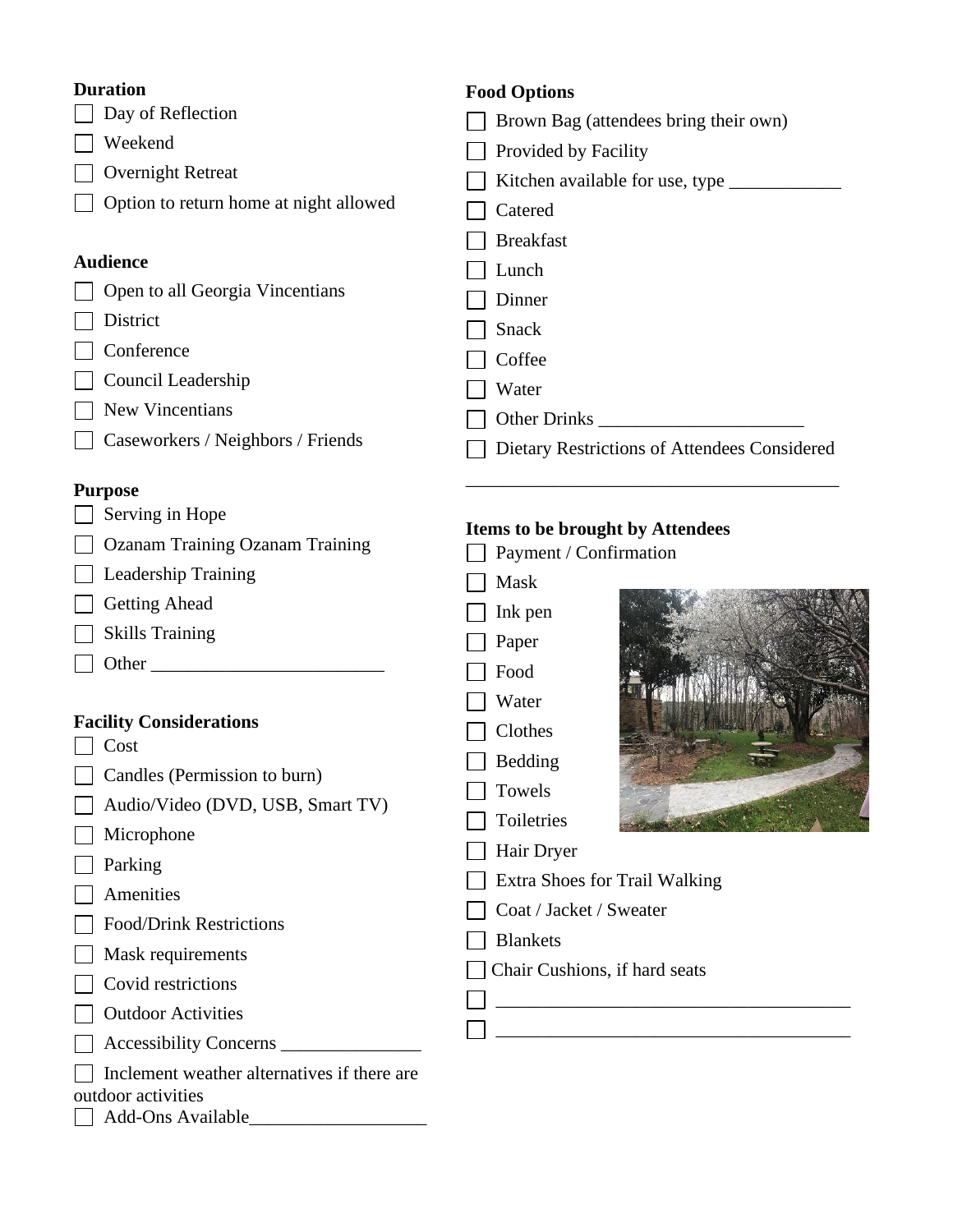| <b>Budget / Cost to attend</b>                     | <b>Extras</b>                                |
|----------------------------------------------------|----------------------------------------------|
| Free                                               | Mass (Priest)                                |
|                                                    | Stations of the Cross (anyone can lead this; |
| $S_{\text{ponsorships}}$                           | however, a Priest or Deacon is preferred)    |
| Facility all-inclusive (cost of facility includes) | Feast Day Prayers / Blessings                |
| food, venue, and overnight accommodations, if      | Rosary / Devine Mercy / Litany               |
| needed)                                            | <b>Adoration Time (Priest or Deacon)</b>     |
| Facility a la carte                                | Games / Activities                           |
| <b>Additional Facility Costs</b>                   |                                              |
| Cost of materials                                  | <b>Roles</b>                                 |
| Printing costs                                     |                                              |
| Stipend for priests                                |                                              |
| Speaker Honorariums                                | Presenter / Speaker #1 $\frac{1}{1}$         |
| <b>Add-on Activities</b>                           | Presenter / Speaker #2                       |
|                                                    | Presenter / Speaker #3                       |
| <b>Provided by Organizers</b>                      | Presenter / Speaker #4                       |
| <b>Booklets and/or Folios</b>                      |                                              |
| $\Box$ Program Materials e.g., DVDs                |                                              |
| Song Sheets                                        |                                              |
| Prayers                                            |                                              |
| Name Tags                                          |                                              |
| Pen/Paper                                          |                                              |
| Candle and Lighter                                 | Food Procurement Head                        |
| <b>Bluetooth Speaker</b>                           |                                              |
| Microphone                                         |                                              |
| Candy Bowls                                        | Facility Contact_                            |
| <b>Table Centerpieces</b>                          |                                              |
| Goody Bag Items                                    |                                              |
| Promotional Items                                  |                                              |
|                                                    |                                              |



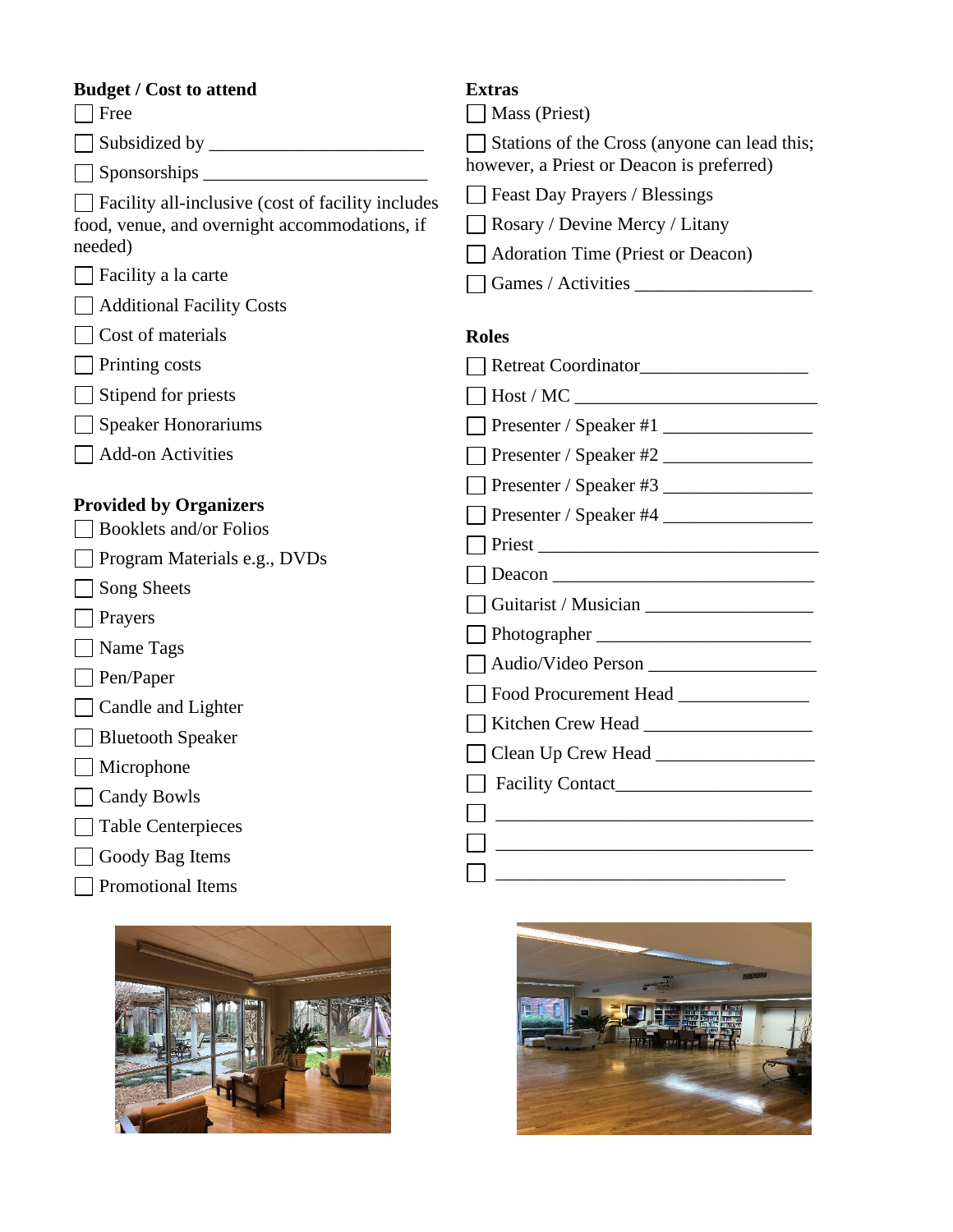# St. Vincent de Paul-Georgia Spirituality Committee and Staff Support

Sister Mary Francis Power, ESEH – Spiritual Advisor & Chair, Spirituality Committee. [patricia.3sons@gmail.com](mailto:patricia.3sons@gmail.com)

John Kirksey – Member, Spirituality Committee. [jckirksey4280@gmail.com](mailto:jckirksey4280@gmail.com)

Charles Jones – Member, Spirituality Committee. [cbjones2@gmail.com](mailto:cbjones2@gmail.com)

Deacon Bill Boyd – Member, Spirituality Committee. [wjb0104@aol.com](mailto:wjb0104@aol.com)

Amanda Stricklin – Director of Vincentian Support – submit requests for hard copies or digital copies of resources. [astricklin@svdpgeorgia.org](mailto:astricklin@svdpgeorgia.org)

Jerry Veltri – Chief Mission Officer – submit requests for hard copies or digital copies of resources. [jveltri@svdpgeorgia.org](mailto:jveltri@svdpgeorgia.org)